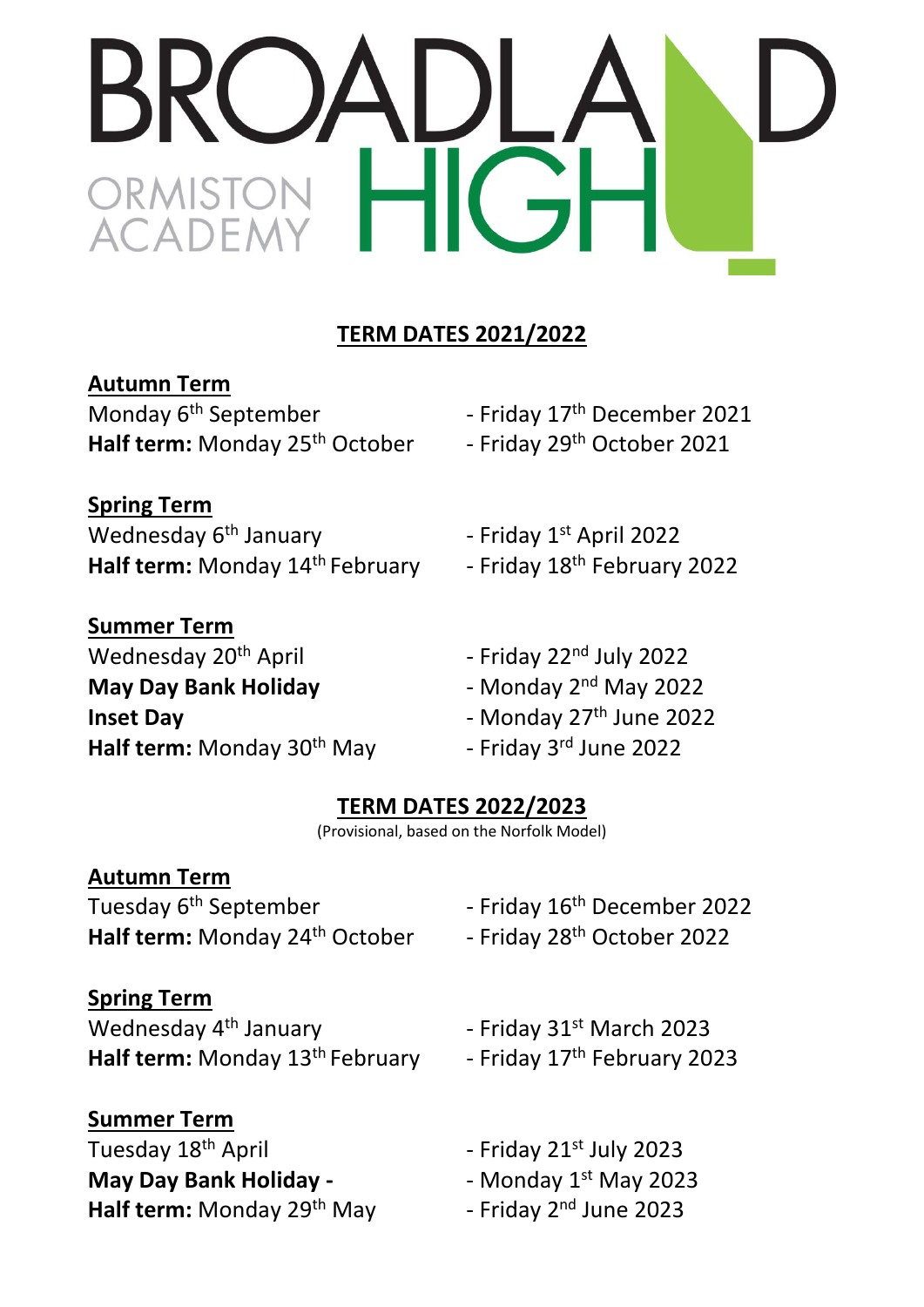#### **Autumn Term**

- 06/09/2021 Start of Term Yr7 & Yr8 Students only
- 07/09/2021 Start of Term Yr9, Yr10 & Yr11 Students
- 09/09/2021 Year 10 Parents' GCSE Information Evening Virtual
- 10/09/2021 Year 7 Team Building Day
- 16/09/2021 Year 7 Tutor Evening
- 23/09/2021 Year 11 GCSE Preparation Evening
- 23/09/2021 Vaccinations: Year 8 HPV
- 18/10/2021 Vaccinations: Flu
- 22/10/2021 End of Half-term
- 01/11/2021 Start of Half-term
- 08/11/2021 Assessments: Year 11 Winter 08/11/21 19/11/21
- 22/11/2021 Vaccinations: Flu
- 22/11/2021 Assessments: Year 9 Winter 22/11/21 03/12/21
- 06/12/2021 Assessments: Year 10 Winter 06/12/21 17/12/21
- 17/12/2021 End of Term

### **Spring Term**

- 06/01/2022 Start of Term
- 13/01/2022 Progress Evening: Year 11
- 17/01/2022 Assessments: Year 7 & 8 Winter 17/01/22 28/01/22
- 20/01/2022 Year 9 Options Evening
- 20/01/2022 Year 9 Options Assembly
- 21/01/2022 Year 9 Options Interviews begin
- 03/02/2022 Progress Evening: Year 9
- 09/02/2022 Academy Production (evening 09/02/22 11/02/22)
- 11/02/2022 End of Half-term
- 21/02/2022 Start of Half-term
- 21/02/2022 Exams: Year 11 Mocks 21/02/22 04/03/22
- 04/03/2022 Year 9 Options Forms due
- 17/03/2022 Progress Evening: Year 8
- 25/03/2022 Work Experience Forms Due
- 01/04/2022 End of Term